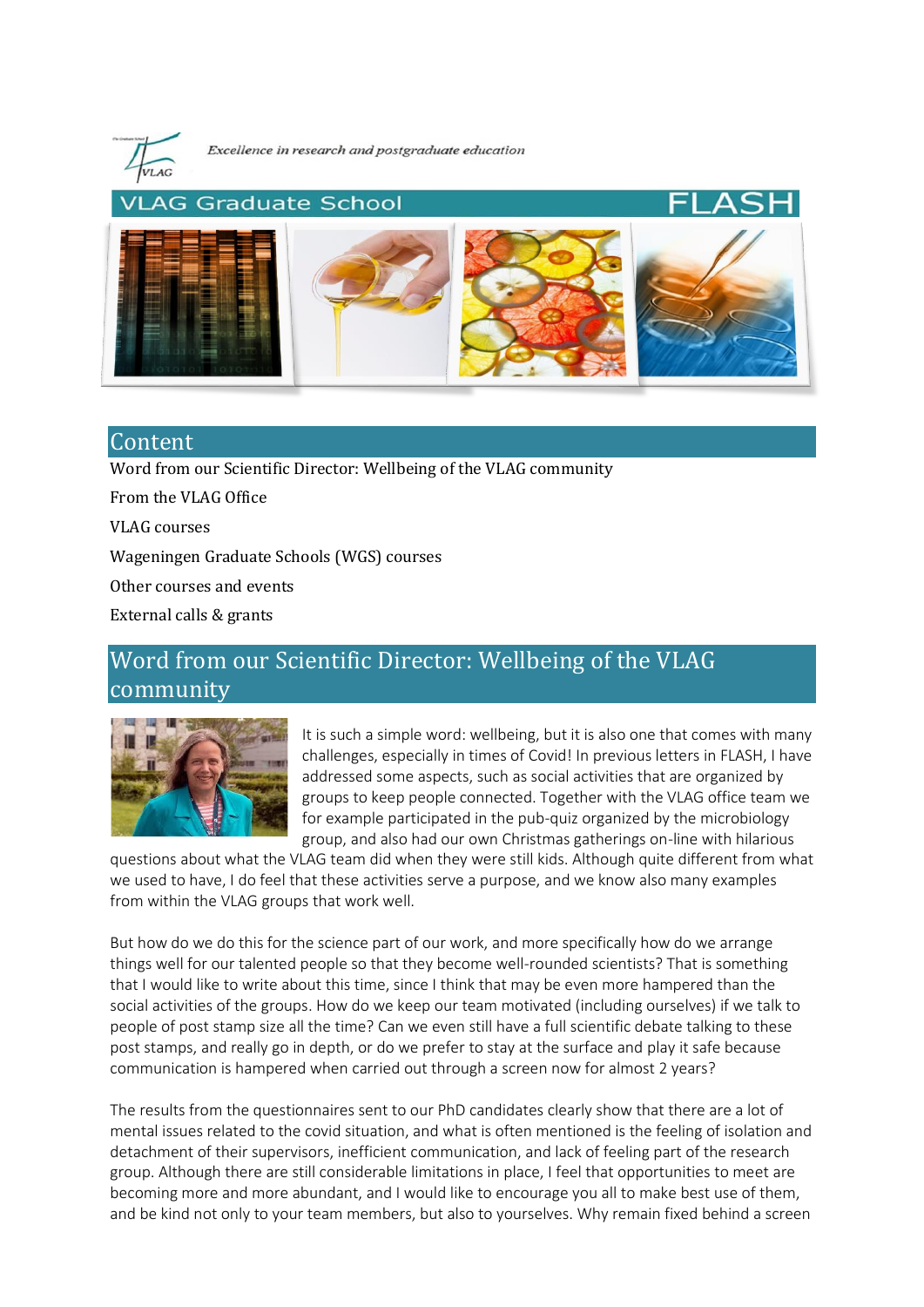if you could also have a work-, or if you prefer, walk meeting on the campus with one of your talented co-workers? Or as a PhD candidate: suggest this to your supervisor. Or make an appointment with your co-workers so that you are at work at the same time. They may all be small things, but many small things can make a positive impact on all people belonging to VLAG.

The walking part I do see happening when looking out of my window in Axis, and I do have people in my office on a regular basis, and see that also happening with other supervisors. I had PhD candidates from abroad starting just before the first lock-down, and I felt I needed to throw them a life-line by having regular live meetings with them, and that worked out well. I would really like to encourage you all to consider working (together) from campus (within the rules that are laid out of course), which will make everyone feel less isolated, and will also bring the scientific process toward a more personal level where I think a large part of true inspiration takes place.

Kind regards, also on behalf of the entire VLAG office team, and stay safe and healthy, Prof Karin Schroën, Scientific Director VLAG

# <span id="page-1-0"></span>From the VLAG Office

#### VLAG Fellowships

VLAG has a yearly budget to support the quality of scientific research and strengthen international collaboration, through so called VLAG Research Fellowships.

The next deadline for PhD/Postdoc fellowship activities starting in 2022 is 1 May 2022. NEW:For 2022/2023, we extend the fellowship programme with fellowships for Assistant Professors. The deadline for Assistant Professors to apply for activities starting in 2022 is also 1 May 2022. The grant for visiting guest researchers can be used to fund sabbaticals, masterclasses and symposia. Based on the questions from our scientific community, we now also include an option to fund PhD thesis committee members. Committee members invited by a chair group may be eligible for reimbursement of travel and accommodation costs in case such a researcher extends his or her stay with the aim to actively and substantially contribute to a VLAG workshop or masterclass. For any of the options listed above, please use the appropriate application form from our [webpage.](https://www.vlaggraduateschool.nl/en/research-1/VLAG-Calls.htm)

#### WGS Veni courses 2022

Wageningen Graduate Schools together with Wageningen In'to Languages organise two courses for researchers who will apply for an NWO Veni grant that will be carried out at Wageningen University. The courses, [Getting on Track with your Veni](https://wgs.crs.wur.nl/courses/details/113) and [Preparing Your Veni pre-proposal,](https://wgs.crs.wur.nl/courses/details/314) aim to provide talented postdocs and other promising researchers the skills and competences needed to write a high quality research (pre-)proposal to submit within the NWO Veni programme.

 $\overline{\phantom{a}}$ 

 $\overline{\phantom{a}}$ 

#### WGS Sandwich PhD Programme

The aim of th[e WGS Sandwich PhD Programme](https://www.wur.nl/en/Education-Programmes/PhD-Programme/Funding-your-PhD/WGS-Sandwich-PhD-programme/Call-for-proposals-for-the-2022-round-of-the-Wageningen-Graduate-Schools-Sandwich-PhD-programme.htm) is capacity building: a way for the university to reach out to like-minded scientific institutes to build international scientific networks, to facilitate exchange and to reinforce the knowledge basis of these institutes. This programme includes an 18 month scholarship for PhD candidates to visit Wageningen and for other financial components such as visa compensation and travel costs. Additional funding for a candidate is needed for the time not spent in Wageningen. Application deadline: 18 May 2022

### Africa Talent Programme

[The Africa Talent Programme](https://www.wur.nl/en/Education-Programmes/PhD-Programme/Funding-your-PhD/AfricaTalentProgramme.htm) (ATP) has been initiated to give young talents from Africa the opportunity to become a PhD-candidate or obtain a postdoc position at Wageningen University. With this programme, Wageningen aims to attract the most talented scientists from Africa by offering a 4-year, full-time PhD position or the financial equivalent of a postdoc position (3 years). A preselection is made by the Wageningen Graduate Schools. Application deadline: 1 June 2022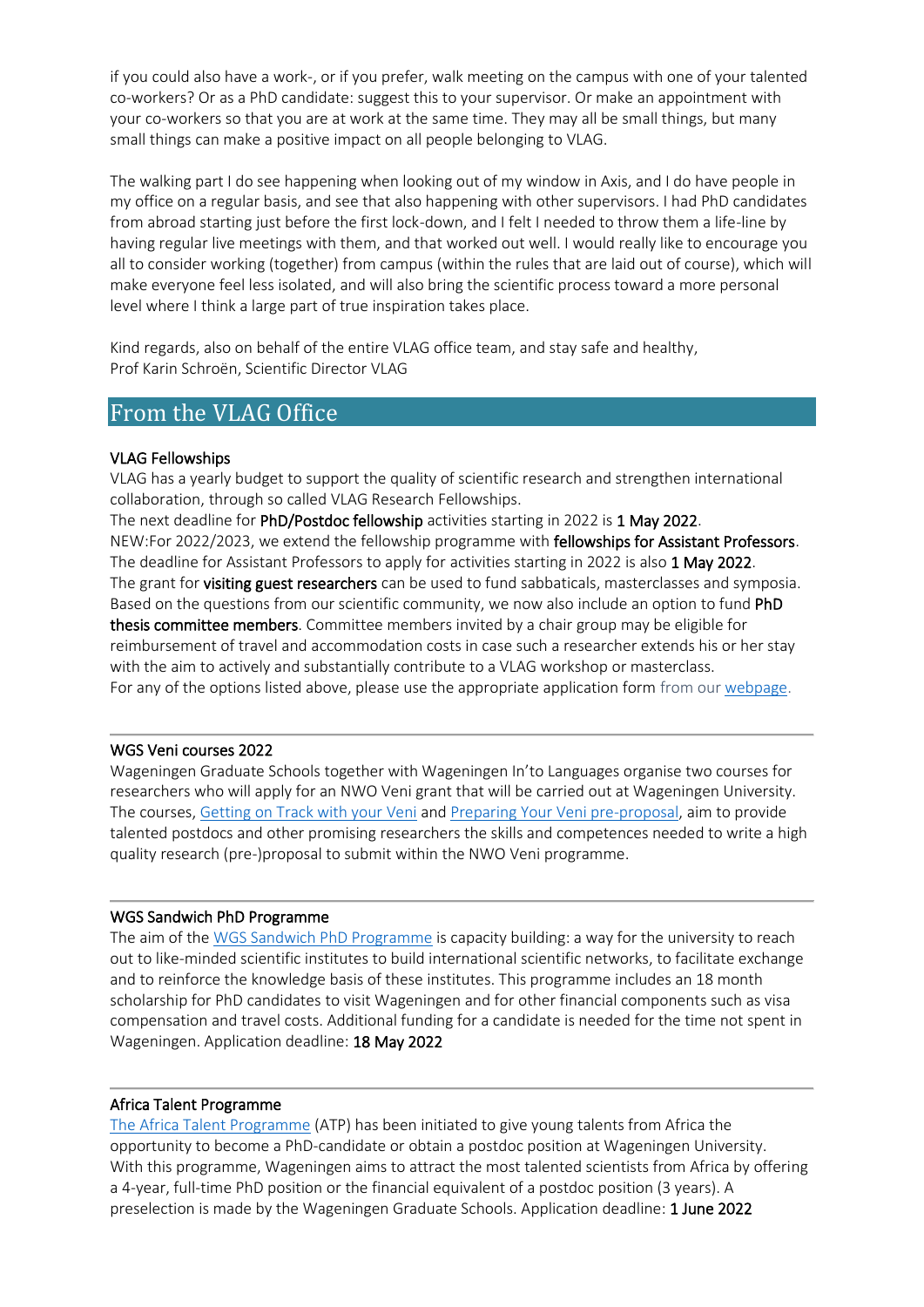#### Call for proposals WU-CAAS PhD Programme 2022

Call for collaborative PhD projects for The Graduate School of Chinese Academy of Agricultural Sciences (CAAS) and Wageningen University Joint PhD Programme with deadline on 31 May 2022. The programme funds a 4-year sandwich PhD project where the PhD candidates perform the major part of their research at CAAS and spend at least 18 months in Wageningen[. The programme](file://///WURNET.NL/Homes/bree014/AppData/FolderRedirection/Desktop/website/WU-CAAS%20call.htm) funds a maximum of 20 PhD projects per year.

 $\overline{\phantom{a}}$ 

### PhD Excursions (PhD trips)

Inspired by the initiative of one of our groups, we no longer limit the support fo[r PhD excursions](https://www.vlaggraduateschool.nl/en/phd-candidates/phd_excursions-1.htm) to international trips. National PhD excursions can be subsidised (grants amount 50% of the amounts for international PhD excursions) if they are organised by a group of PhD candidates and last at least five days.

#### WGS- Parents support group

The combination of parenthood and being a scientist can be quite a challenge and it is difficult to establish a healthy work-life balance. To share these challenges and find solutions we would like to set up a parent network. The network can help establish new friendships, to exchange tips and tricks about how to combine work and parenthood, but also about more general things like good daycare, babysitters and kids-friendly trips. Interested? Please fill in [this survey](https://forms.office.com/Pages/ResponsePage.aspx?id=5TfRJx92wU2viNJkMKuxj92g1CMbQolNiVZeHSMikoJUQUs1WDY3TkJWU01XSE4ySDA1TEgxVUY1US4u) so WGS can start planning the lunch sessions.

### The Modelling & Simulation Discussion Group

In many fields of research, modelling and simulation are critical tools. As their popularity has grown, so has the discourse surrounding why and how they should be used. To help inform this debate [The](https://teams.microsoft.com/l/team/19%3aQxrcP9Ku96fztQI3l4zw-G3Gr-qvvFK1XTYwp87Do-E1%40thread.tacv2/conversations?groupId=8bd1d285-fbce-4342-8353-243f4500986d&tenantId=27d137e5-761f-4dc1-af88-d26430abb18f)  [Modelling & Simulation Discussion Group](https://teams.microsoft.com/l/team/19%3aQxrcP9Ku96fztQI3l4zw-G3Gr-qvvFK1XTYwp87Do-E1%40thread.tacv2/conversations?groupId=8bd1d285-fbce-4342-8353-243f4500986d&tenantId=27d137e5-761f-4dc1-af88-d26430abb18f) hosts a university-wide platform for discussing systems modelling and meets once a month, alternating guest lectures with open fora for discussing members' modelling-related questions. Topics of interest include system scoping, conceptual models, modelling paradigms (agent-based, system dynamics, discrete event,..), uncertainty and sensitivity analysis, experiment design, and more. The group is open to all skill levels and backgrounds. Upcoming online meetings;

- 16 March (13-15h); t.b.a.
- 20 April (13-15h); An Introduction to Simulation-based Optimization, Dr A. Hadjimichael (Penn State University)
- 18 May (13-15h): Escape from Model-land: the limits of modelling, Dr E. Thompson (London School of Economics)

If you are interested in joining, get in touch with *Jillian* to be added to the mailing list.

#### Resource Cover Prize 2021 Winner Wen Ying Wu

VLAG PhD Wen Ying Wu has won the [Resource Cover Prize 2021](https://www.resource-online.nl/index.php/2022/01/12/wen-ying-wu-wins-cover-prize/?lang=en) (best thesis cover), she came first in the jury selection and second in the public vote. Combined, these results earned her first place in the competition.

#### From ou[r PhD Advisor:](mailto:jochem.jonkman@wur.nl) starting to supervise BSc and MSc thesis students!?

I'll keep my contribution short and will use it to advertise the courses of the [Education Support Centre.](https://esd.crs.wur.nl/) Many of our PhD candidates will be involved in assisting in teaching undergraduate courses and in (co)supervision of BSc and MSc thesis students. The courses organized by the ESC will help you to prepare for these tasks and improve your didactic skills. If you are completely new to supervision and would like some tips to get started, they offer a short workshop on starting to supervise BSc and MSc thesis students every month. Highly recommended!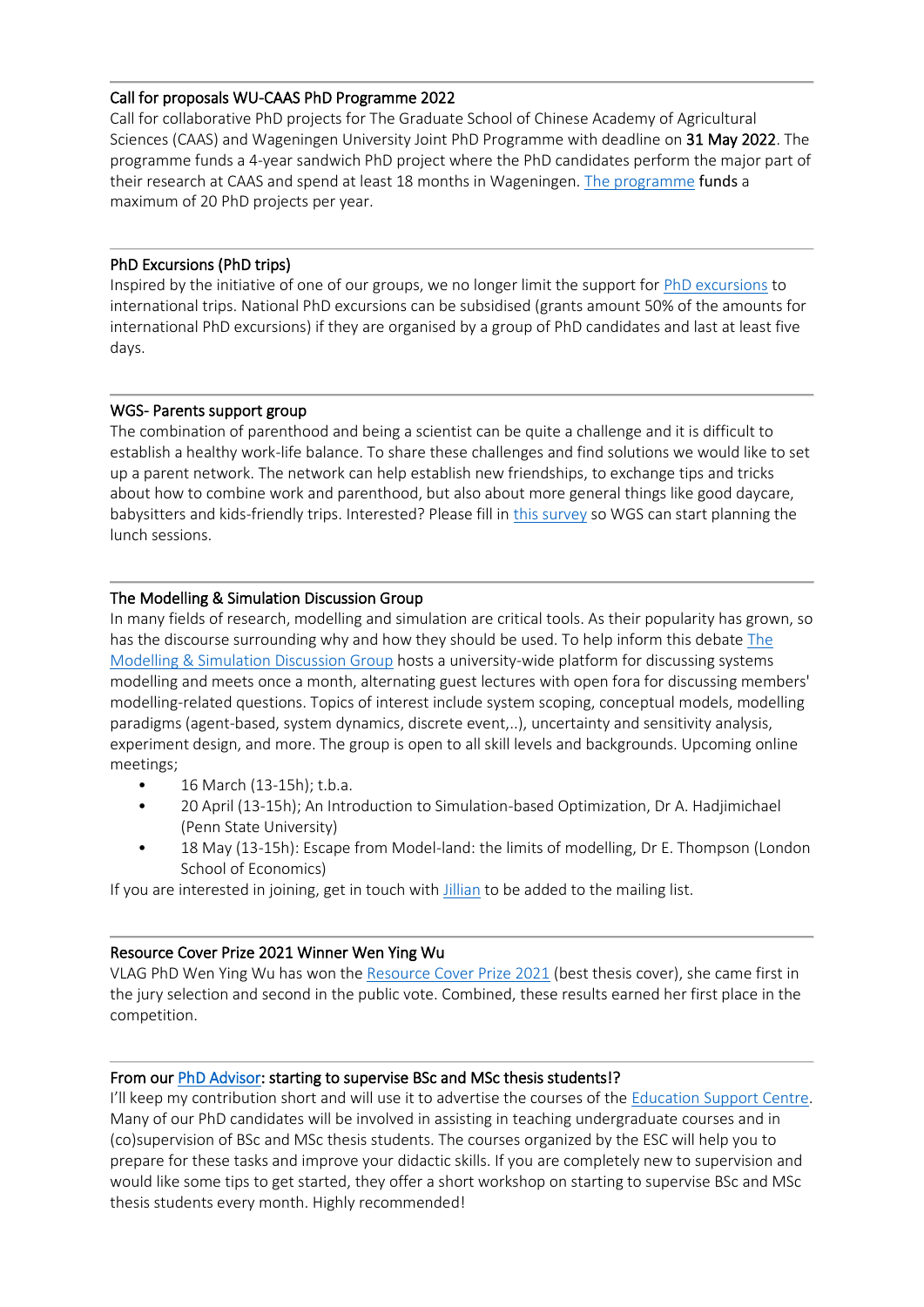# <span id="page-3-0"></span>VLAG courses

#### Highlighted events:

[Dairy Protein Biochemistry](https://www.vlaggraduateschool.nl/en/courses/course/DPB22.htm) (27-29 June 2022)

The aim of this masterclass is to learn about the specific properties of both classes of dairy proteins, caseins and whey proteins. You will get insight in the different analytical methodologies to characterize dairy proteins, their variations and molecular features as well as in the nutritional quality of dairy proteins in the human diet.

#### Other VLAG courses open for registration

[VLAG Online Lecture Series](https://www.vlaggraduateschool.nl/en/courses/course/Online-Lecture-Series-2.htm) [Exposure Assessment in Nutrition Research](https://www.vlaggraduateschool.nl/en/courses/course/expo22.htm) (7-10 March 2022) [Intro to R](https://vlag.crs.wur.nl/courses/details/296/) – online (7 & 8 March 2022) [Advanced Course Microscopy and Spectroscopy in Food and Plant Sciences](https://www.vlaggraduateschool.nl/en/courses/course/Microscopy-and-Spectroscopy-in-Food-and-Plant-Sciences22.htm) (6-8 July 2022)

#### Planned courses

Healthy Food Design (6-10 June 2022) *REGISTRATION WILL OPEN SOON*!

*Tip! For an overview of all courses regularly organised by VLAG take a look in [past courses](https://www.vlaggraduateschool.nl/en/courses/Scientific-courses/past_courses.htm) and contact the* VLAG *[office](mailto:vlag@wur.nl) for the planning.*

# <span id="page-3-1"></span>Wageningen Graduate Schools (WGS) courses

#### Highlighted course

#### [Career Development for Postdocs: Science and the Alternatives](https://wgs.crs.wur.nl/courses/details/99/)

Young academics have to make a decisive career choice: either pursue a career in science or look at alternative options of which there are many. When thinking about what to choose many questions arise. It is therefore that WGS offers this programme to postdocs and other young academics who have a PhD.

For a complete overview of all competence, skills and career development training activities by WGS, please clic[k here.](https://eur03.safelinks.protection.outlook.com/?url=https%3A%2F%2Fwgs.crs.wur.nl%2F&data=04%7C01%7Cvlag%40wur.nl%7C8801fdaec24248612fb708d8dfd6fb8e%7C27d137e5761f4dc1af88d26430abb18f%7C0%7C0%7C637505461792122326%7CUnknown%7CTWFpbGZsb3d8eyJWIjoiMC4wLjAwMDAiLCJQIjoiV2luMzIiLCJBTiI6Ik1haWwiLCJXVCI6Mn0%3D%7C1000&sdata=hnF2puwRqZB3G4BfugCi%2BOBY%2Bc%2FUBPwmM9hvhAgqzNc%3D&reserved=0) Or click [here](https://www.vlaggraduateschool.nl/en/courses/External-courses.htm) for the direct links to the webpages of the other graduate schools.

# <span id="page-3-2"></span>Other courses and events

#### BFC Career Event 2022

[BCF Career Event](https://www.hyphenprojects.nl/bcfcareerevent) is the perfect meeting place for everyone who is or wants to be active in Bio/Life Sciences, Chemistry, Food or Pharma: BCF Career Event Netherlands - Jaarbeurs Utrecht (19 May 2022)

BCF Career Event Belgium - Ghent ICC (16 November 2022)

#### ReMaT - research management training - online workshop (4 & 5 May 2022)

[ReMaT](https://tutech.de/en/termine-veranstaltungen/remat/) is an interactive, intensive workshop providing an introduction to research management. The modules of the workshop cover exploitation of knowledge and entrepreneurship, acquisition of grants, intellectual property rights and the management of interdisciplinary projects. They are delivered in such a way that it challenges participants to consider different perspectives on how they might use their PhD education in a variety of career paths, and convince others to hire them.

#### NWO Life 2022 (24 & 25 May 2022)

[NWO Life](https://nwolife.nl/) is a unique annual congress covering all disciplines and scale levels in the Dutch Life Sciences, from femtometre to kilometre, from cell to planet. The overarching theme of this year's NWO Life is 'Resilience'.

Biobased Coatings Europe 2022 (8 & 9 June 2022)